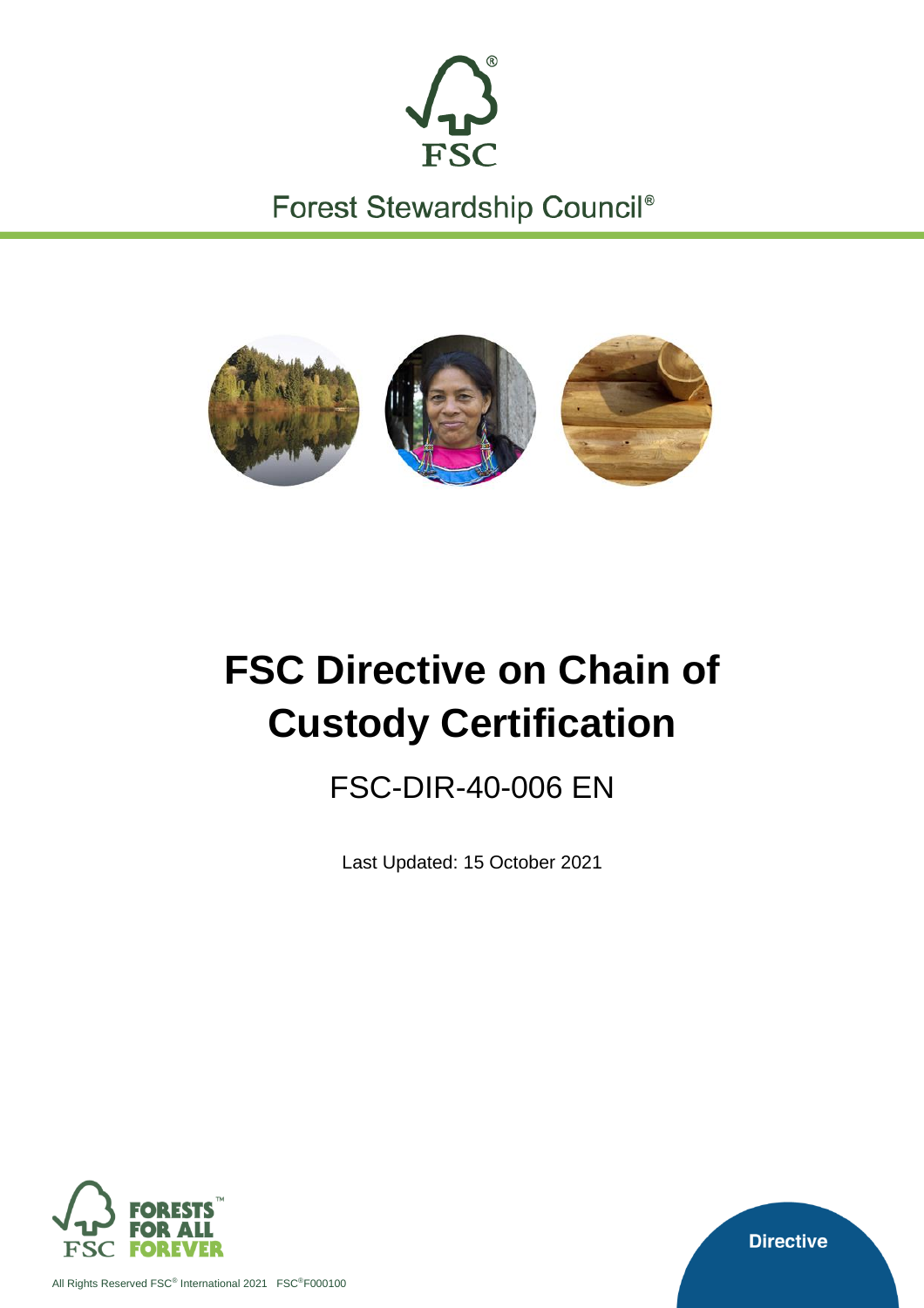| Title:                                                       | <b>FSC Directive on Project Certification</b>                     |  |
|--------------------------------------------------------------|-------------------------------------------------------------------|--|
| Document reference code: FSC-DIR-40-006 EN                   |                                                                   |  |
| Scope:                                                       | International                                                     |  |
| <b>Contact for comments:</b>                                 | <b>FSC International Center</b><br>Performance and Standards Unit |  |
|                                                              | Adenauerallee 134<br>53113 Bonn, Germany                          |  |
|                                                              | +49-(0)228-36766-0<br>昌<br>+49-(0)228-36766-30                    |  |
|                                                              | $^{\textregistered}$<br>performance.standards@fsc.org             |  |
| © 2021 Forest Stewardship Council, A.C. All rights reserved. |                                                                   |  |
|                                                              | <b>FSC<sup>®</sup> F000100</b>                                    |  |

No part of this work covered by the publisher's copyright may be reproduced or copied in any form or by any means (graphic, electronic or mechanical, including photocopying, recording, recording taping, or information retrieval systems) without the written permission of the publisher.

Printed copies are uncontrolled and for reference only. Please refer to the electronic copy on the FSC website [\(fsc.org\)](http://www.fsc.org/) to ensure you are referring to the latest version.

The Forest Stewardship Council® (FSC) is an independent, not for profit, non-government organization established to support environmentally appropriate, socially beneficial, and economically viable management of the world's forests.

FSC's vision is that the world's forests meet the social, ecological, and economic rights and needs of the present generation without compromising those of future generations.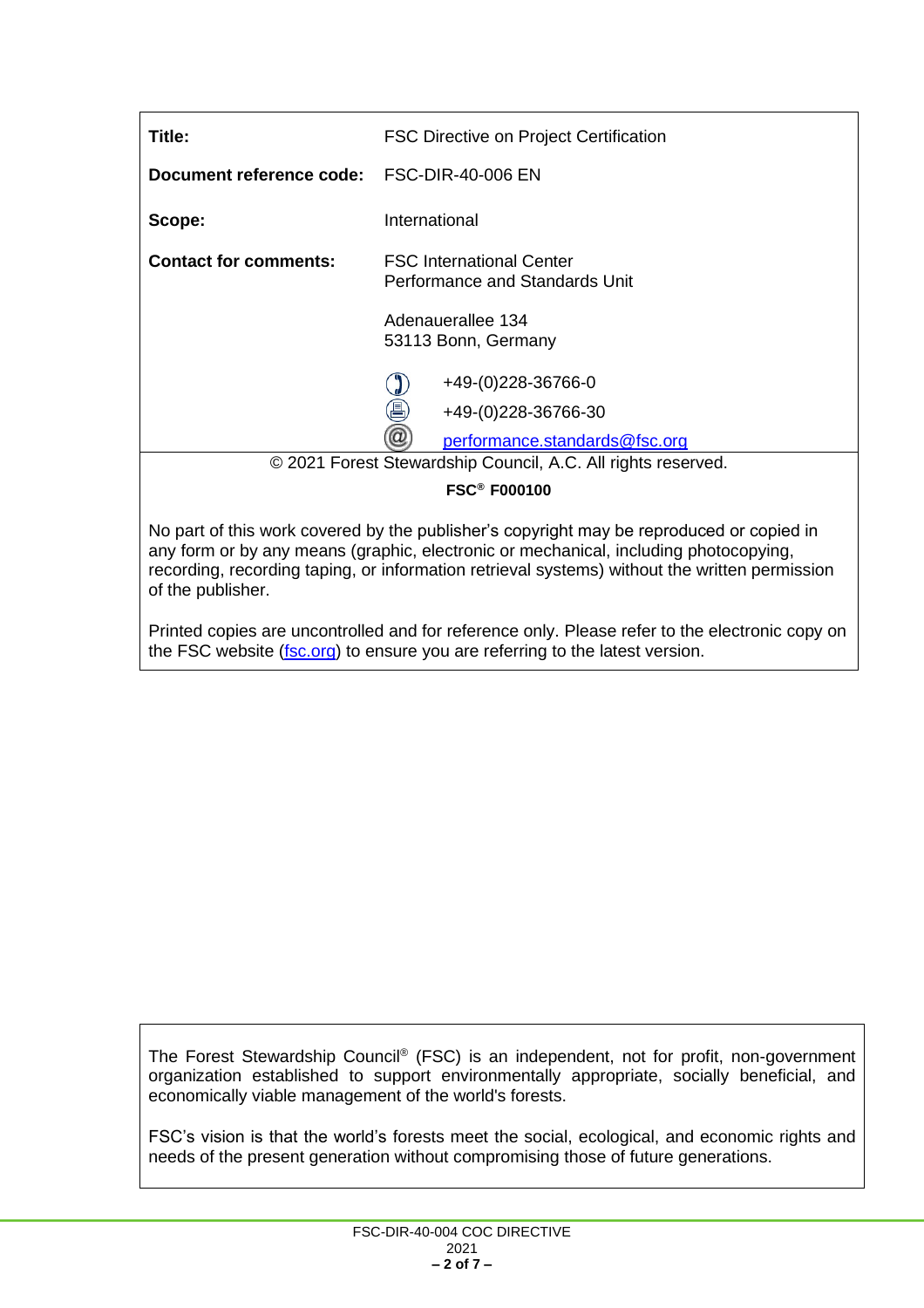#### **CONTENTS**

- A Scope
- B Effective date
- C References
- D Terms and definitions
- Part 1 FSC Advices

**ADVICE 40-006-01** Registering Projects on FSC Certification Database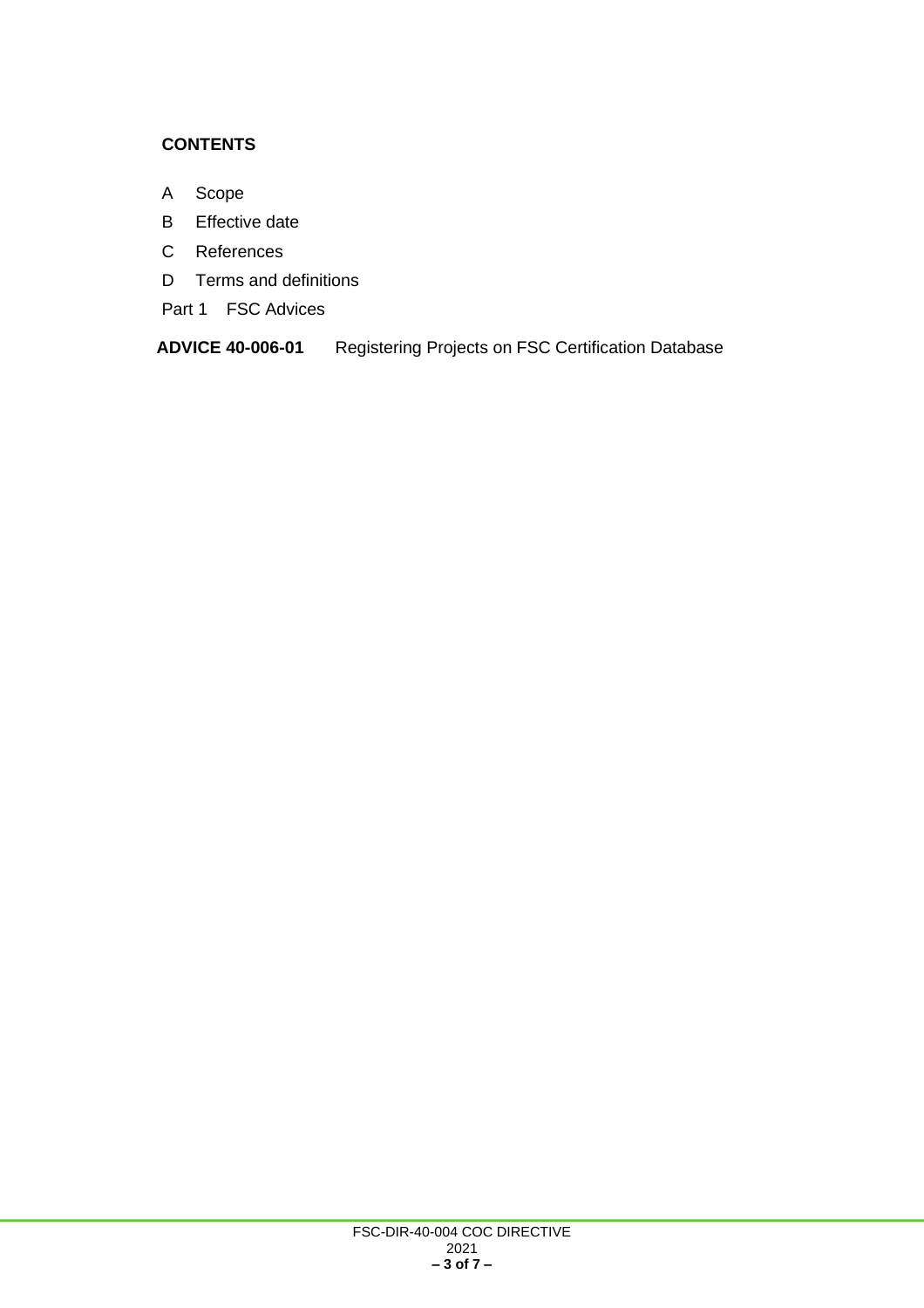#### **Foreword**

FSC received various comments from certification bodies and stakeholders requesting a reduction in the number of normative documents to make the documented certification system more comprehensible. FSC therefore combined all previous advice notes into single documents which are called "directive". A directive includes all advice notes issued in relation to a single standard. The relation to a standard is reflected in the document code. Where new advice note is approved, these will be added to the directive and the revised document will be reissued.

The intention of this document is to standardize understanding and implementation of requirements by FSC accredited certification bodies and certificate holders.

This document will be revised as required. The content of the directive will be incorporated into the related standards in each major review as feasible.

Changes and amendments to the directive will be announced to the FSC Network immediately.

#### **Note on use of this directive**

All aspects of this document are considered to be normative, including the scope, effective date, references, terms and definitions, tables and annexes, unless otherwise stated.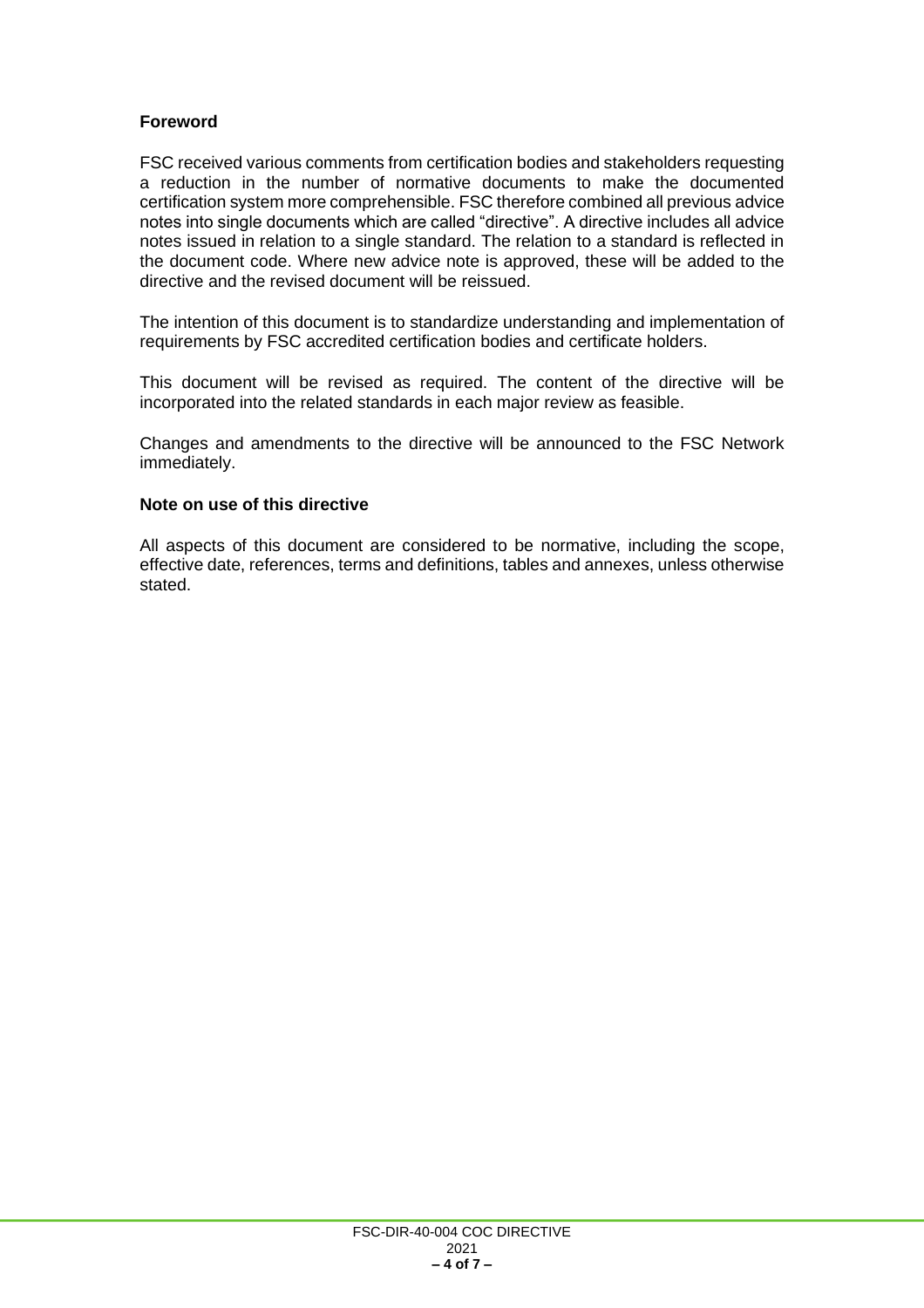## **A Scope**

This document provides FSC's formal interpretation of the requirements included in FSC-STD-40-006.

#### **B Effective date**

The effective date is specified for each advice separately.

#### **C References**

The following referenced documents are indispensable for the application of this document. For undated references, the latest edition of the referenced document (including any amendments) applies.

FSC-STD-40-006 *FSC Standard for Project Certification*

## **D Terms and definitions**

Terms and definitions are provided in FSC-STD-01-002 *FSC glossary of terms* and in FSC-STD-40-006 *FSC Standard for Project Certification*. Further advice-related definitions may be provided in the context of each advice.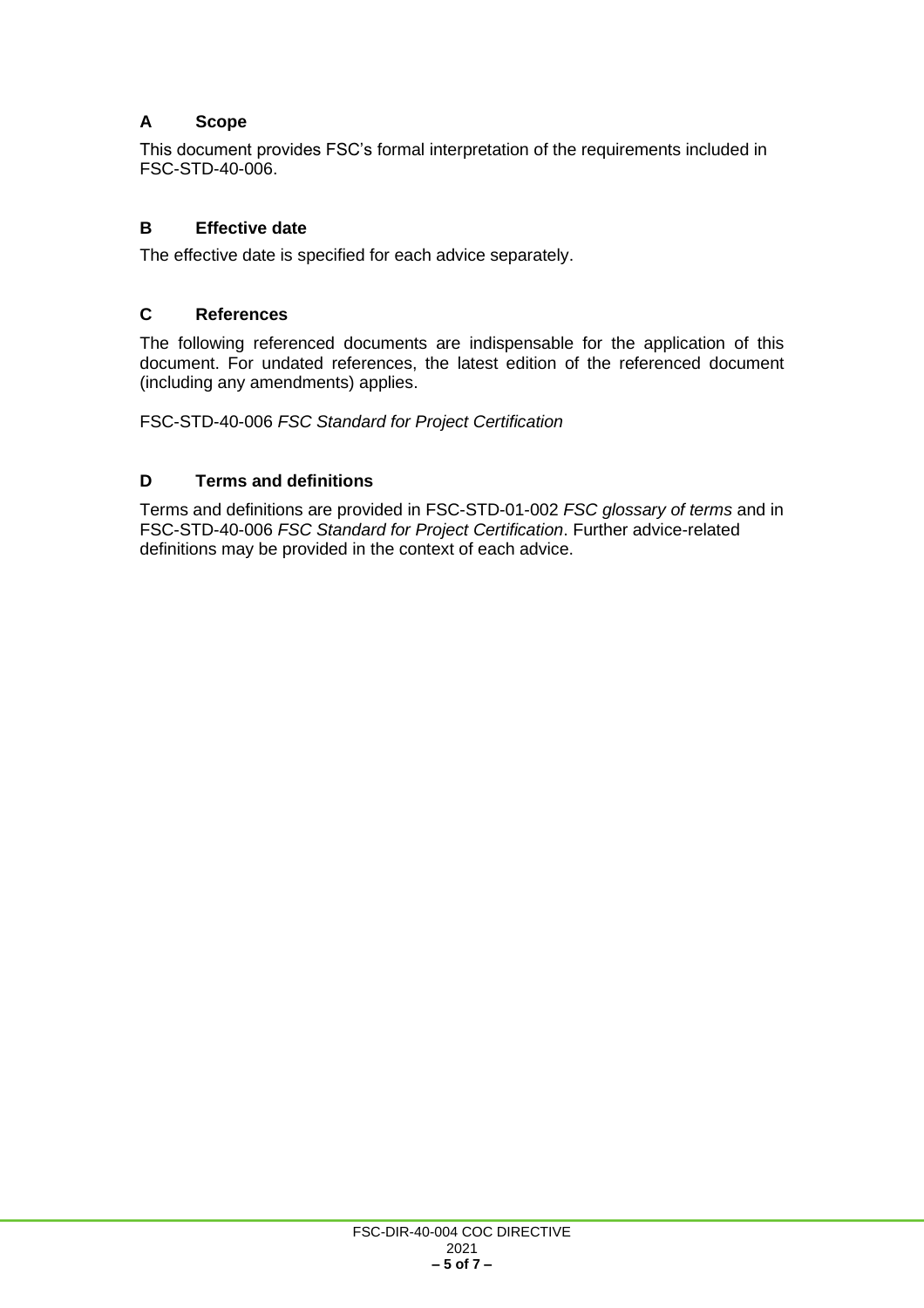# **Part 1 FSC Advices**

| ADVICE-40-006-01              | <b>Registering Projects on FSC Certification Database</b>                                                                                                                                                                                                                                                                                                                     |
|-------------------------------|-------------------------------------------------------------------------------------------------------------------------------------------------------------------------------------------------------------------------------------------------------------------------------------------------------------------------------------------------------------------------------|
| <b>Normative</b><br>reference | FSC-STD-40-006 Clause 7.1; FSC-STD-20-001 Clause 4.6.1                                                                                                                                                                                                                                                                                                                        |
| <b>Publication date</b>       | 15 October 2021                                                                                                                                                                                                                                                                                                                                                               |
| <b>Effective date</b>         | Effective from date of publication                                                                                                                                                                                                                                                                                                                                            |
| <b>Background</b>             | FSC-STD-40-006 V2-0 FSC Standard for Project Certification became<br>effective as of the 1st of February 2020. A key change in the new version of<br>the standard is that certification will now be granted to the organization/entity<br>managing the project, rather than to the project itself.                                                                            |
|                               | In addition, an organization can be certified for the duration of a single project<br>or retain certification for continuous certification of multiple projects.                                                                                                                                                                                                              |
|                               | With these changes, only organizations can now be registered on the FSC<br>Certification Database and not projects. However, this raises a concern that<br>stakeholders cannot find FSC certified projects or verify FSC certified project<br>claims on the FSC Certification Database anymore.                                                                               |
|                               | The purpose of this Advice Note is to facilitate certification bodies (CBs) in<br>registering both organizations and projects certified against V2-0 of the<br>Standard on the FSC Certification Database.                                                                                                                                                                    |
|                               | NOTE: FSC will review this Advice Note in case of changes in the<br>management of the FSC Certification Database or after the completion of the<br>transition period of V2-0 of the FSC Standard for Project Certification.                                                                                                                                                   |
| <b>Advice</b>                 | Before registering organizations applying the FSC-STD-40-006 V2-0 FSC<br>Standard for Project Certification on the FSC Certification Database, the CB<br>shall verify whether an organization record and a certification record for the<br>organization already exists on the FSC Certification Database.                                                                     |
|                               | In case the organizational record does not exist, the CB shall create an<br>organization record and a new certification record for the organization. This<br>will automatically create a License code in the format FSC-C XXXXXX.                                                                                                                                             |
|                               | NOTE: Organizations that are certified would already be having a License<br>code in the format FSC-C-XXXXXX.                                                                                                                                                                                                                                                                  |
|                               | For each certified organization, in the certification record, under<br>Organizational level records, the CB shall set the field Type to "Project<br>Certificate" unless they also have a regular COC certification.                                                                                                                                                           |
|                               | Under the certification record, the CB shall include project certification to the<br>scope by adding FSC-STD-40-006 V2-0 as an applicable standard.                                                                                                                                                                                                                           |
|                               | Each certified organization with FSC-STD-40-006 V2-0 in their scope will<br>have corresponding project(s) associated with it. For each project/sub-project,<br>the CB shall create a project certification record associated with the<br>organization. Adding the project certification record will automatically create a<br>project license code in the format FSC-P XXXXX. |
|                               | NOTE: Every project/sub-project, whether it is a single project or a part of<br>multiple projects in a continuous certification will need to have their own<br>distinct project records.                                                                                                                                                                                      |
|                               | The project certification records can be created by the CB at any time, but at<br>the latest, it shall be created by the time the project is finalized and prior to                                                                                                                                                                                                           |